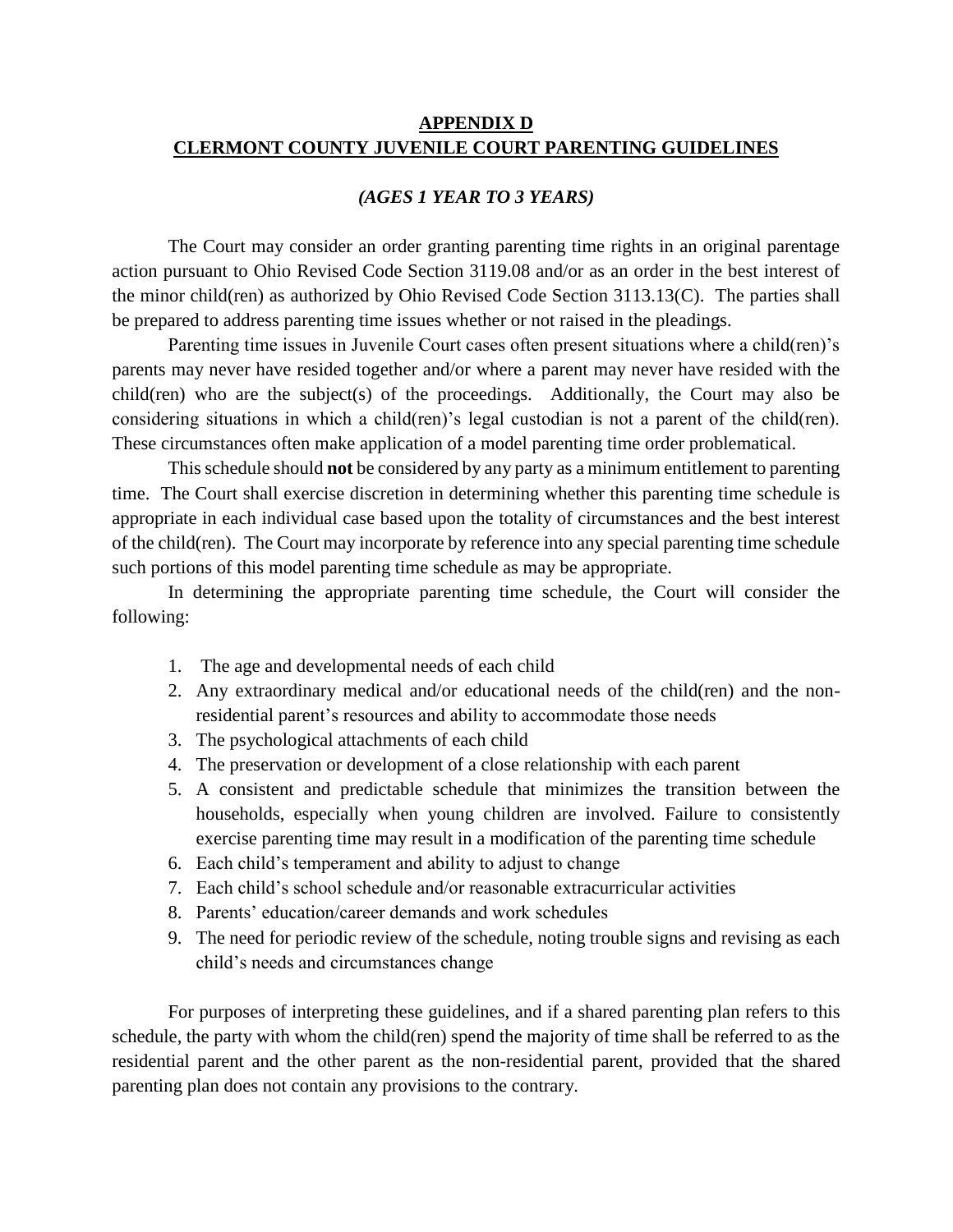The best parenting time schedule is your own plan, entered into by mutual agreement and cooperation.

However, if you cannot agree, the Court has designed this plan to ensure that your child(ren) will have frequent and consistent contact with both parents.

# A. **STANDARD PARENTING TIME SCHEDULE:**

- (1.) Unless otherwise agreed between the parties, the non-residential parent shall be entitled to parenting time in accordance with the following schedule: every Tuesday and Thursday from 5:30 P.M. until 7:30 P.M.; and alternating weekends from Saturday at Noon until Sunday at Noon.
- (2.) In the event that the non-residential parent has never lived in the same home as the child(ren) and has had no previous parenting time with the child(ren), either pursuant to court order or at the discretion of the residential parent, then he/she shall exercise six (6) visits with the child(ren) in the home of and under the supervision of the residential parent or a suitable adult of his/her choosing. The supervisor shall be the only person present during the parenting time between the non-residential parent and the child(ren). Said visits shall take place within a period of 45 days, and shall be no more than two (2) hours in duration. Unless otherwise agreed between the parties the parenting time shall take place in accordance with the following schedule: Tuesday and Thursday from 5:30 P.M. until 7:30 P.M.; and Sunday from 2:00 P.M. until 4:00 P.M. The nonresidential parent shall bring no other person(s) to the parenting time unless otherwise agreed between the parties.
- (3.)Upon the completion of said visits, he/she shall be entitled to parenting time in accordance with Paragraph (1) set forth above.

## **B. HOLIDAY PARENTING TIME:**

Unless otherwise agreed between the parties, the parents shall exercise holiday parenting time in accordance with the attached Appendix "A".

## **C. EXTENDED PARENTING TIME:**

Unless otherwise agreed between the parties, there shall be no extended parenting time provided in this schedule.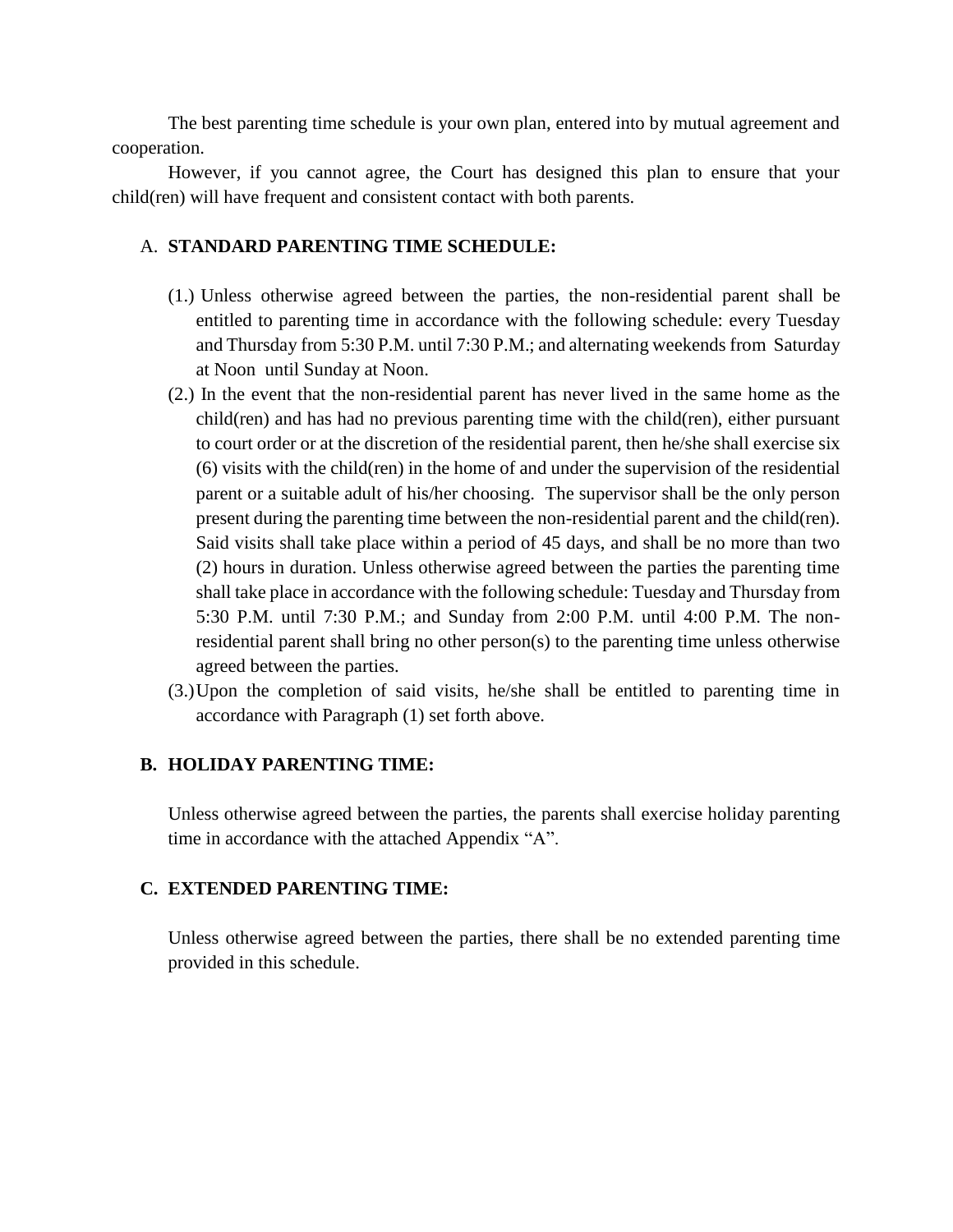## **D. RULES REGARDING PARENTING TIME:**

- **1. Conflicting Schedules:** In the event of any conflict between parenting time schedules, the following is the order of precedence:
	- a. Holidays
	- b. Weekends and weekdays
- **2. Illness:** Parenting time shall be provided to the non-residential parent even if the child is ill, unless the child is hospitalized or a physician has recommended in writing that the child not be removed from the residential parent's home, in which event the residential parent shall notify the non-residential parent no later than 24 hours after the hospitalization or the physician's recommendation. Any weekend parenting time that is missed pursuant to this provision shall be made up the weekend following the child's release from hospitalization or the expiration of the physician's recommendation.
- **3. Cooperation:** Each parent shall refrain from criticizing the other parent, or arguing with the other parent, in the presence of the child(ren). Each parent shall refrain from discussing the court proceedings with, or in the presence of, the child(ren).
- **4. Exchange of Address, Email, and Phone Numbers:** Unless otherwise ordered by the Court, each parent shall keep the other parent informed of his/her current address, email, and telephone number and a telephone number where the child(ren) may be reached. Any changes in any of the foregoing shall be provided to the other parent no later than 24 hours after such changes.
- **5. Transportation:** In the event that the parents are unable to reach an agreement regarding transportation, the parent receiving the child(ren) shall be responsible for transportation. For example, the non-residential parent shall be responsible for transportation when he/she picks up the child at the commencement of his/her parenting time; the residential parent shall be responsible for picking up the child(ren) at the end of the parenting time.
- **6. Grace Period:** The parent responsible for transportation at the beginning or the end of the parenting time shall have a grace period of fifteen (15) minutes if the parties live within thirty (30) miles of each other. If the one-way distance to be traveled is more than thirty (30) miles then the grace period shall be thirty (30) minutes. In the event that the non-residential parent exceeds the grace period at the commencement of his/her parenting time, that period of parenting time shall be forfeited unless prior notification and arrangements have been made between the parents. Another exception to the forfeiture provision is where the non-residential parent suffers an unavoidable vehicle breakdown or other delay en route and he/she promptly notifies the residential parent by telephone of the delay. Repeated violations by either parent without just cause shall be grounds for granting a modification of the parenting time schedule.
- **7. Make up time:** Make up time shall be provided to the non-residential parent if the child(ren) or the residential parent is not available at the commencement of the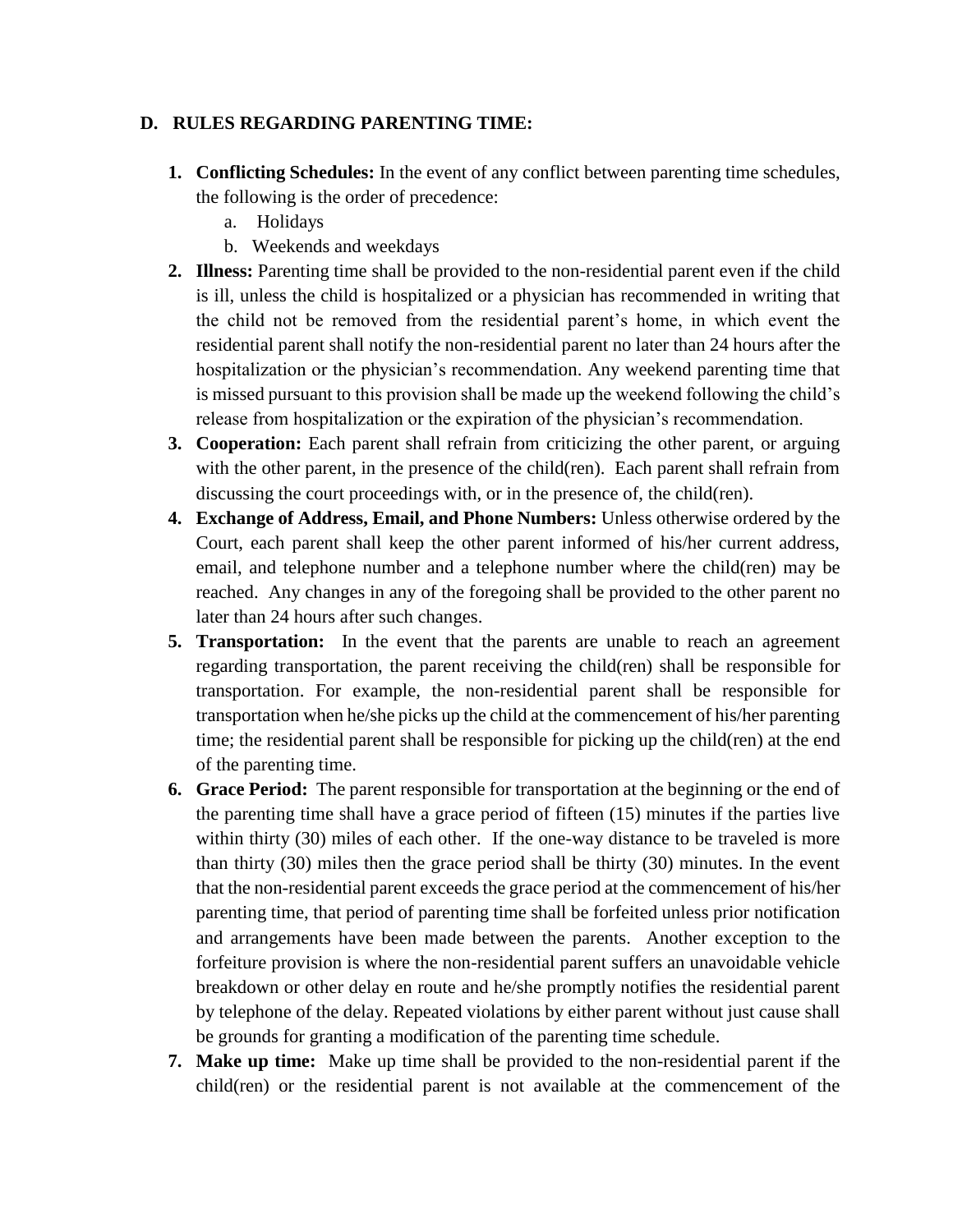scheduled parenting time, or if the residential parent denies the scheduled parenting time without just cause. All make up days shall be rescheduled and exercised within thirty (30) days of the date of the denial of said parenting time.

- **8. Clothing for Child(ren):** The residential parent shall send with the child(ren) sufficient clothing and outerwear appropriate for the season as well as for any known, planned activities. The non-residential parent shall return all items that are sent with the child(ren) at the end of his or her parenting time.
- **9. Supplies for Child(ren):** The residential parent shall send with the child(ren) sufficient bottles, formula, and diapers. The residential parent shall notify the nonresidential parent of the child's sleep and feeding schedules. The non-residential parent shall return all unused and reusable items that are sent with the child(ren) at the end of his/her parenting time.
- **10. Notification of Medical Issues:** Each parent shall notify the other parent immediately (defined as no later than 1 hour after the event or discovery of the issue) of any medical emergency or significant medical issue or event that necessitates professional medical care. The parent shall first attempt to contact the other parent by phone; if unable to reach the other parent, he/she shall send a text message.
- **11. Medications:** The residential parent shall send with the child(ren) any and all prescription and over-the-counter medications currently being administered to the child(ren), and shall provide to the non-residential parent the necessary information concerning the frequency and dosage. The non-residential parent shall return all unused medications at the end of his/her parenting time.
- **12. Child(ren)'s Activities:** Scheduled periods of parenting time shall not be delayed or denied because a child has other activities (with friends, work, school, sports, extracurricular activities). It is the responsibility of the parents to discuss such activities of the child(ren) in advance, including time and dates of said activities, the transportation needs of the child(ren), so that the child(ren) is not deprived of such activities. Each parent shall provide the other parent with copies of any written materials (e.g. activity schedule, maps and directions, instructions) that have been distributed in connection with the child(ren)'s activities. The parent who has the child(ren) during the time of scheduled activities is responsible for transportation, attendance and other arrangements. Both parents are encouraged to attend all of their child(ren)'s activities that are traditionally attended by parents.
- **13. Relocation Notice:** Pursuant to Ohio Revised Code Section 3109.051(G), the parents are notified as follows: If the residential parent intends to move to a residence other than the last residence of court record, he/she shall file a notice of intent to relocate with the Court. Except as provided in Ohio Revised Code Section 3109.051(G)(2), (3), and (4), a copy of such notice shall be mailed by the Court to the non-residential parent. On receipt of the notice, the Court, on its own motion or on a motion filed by the nonresidential parent, may schedule a hearing with notice to both parents, to determine